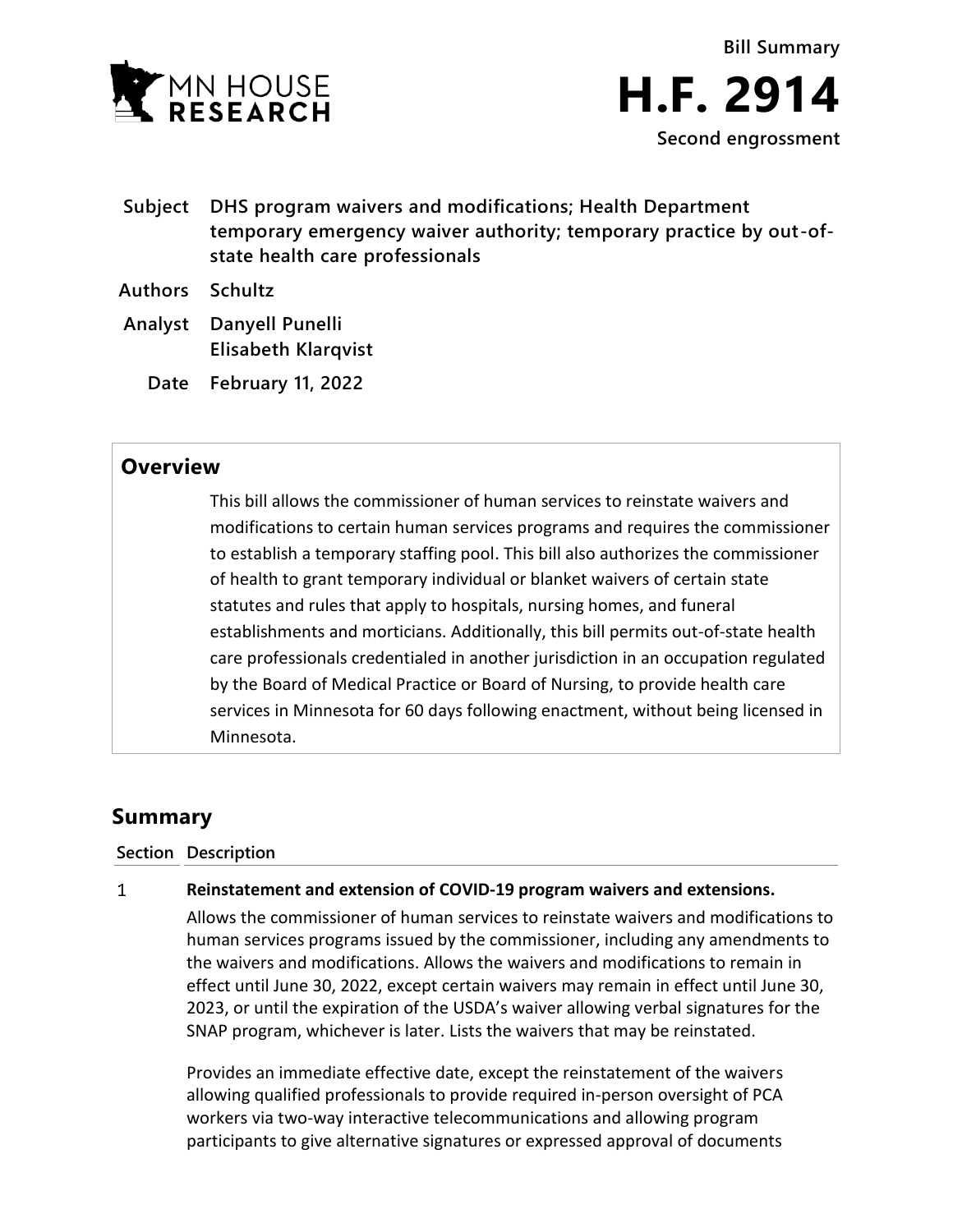related to long-term services and supports that typically require in-person signatures are effective retroactively from September 1, 2021.

### $\overline{2}$ **Reinstatement and extension of COVID-19 program waivers and modifications to the child care assistance program (CCAP).**

Paragraph (a) allows the commissioner of human services to reinstate waivers and modifications to the child care assistance program. Specifies the waivers and modifications remain in effect until June 26, 2022. Specifies the waiver allowing a CCAP agency to pay child care assistance to a child care provider may be reinstated under certain specified circumstances.

Paragraph (b) limits CCAP payments during closures related to COVID-19 to up to eight weeks total per child care provider. Requires child care providers to report any closure to DHS CCAP staff prior to submitting child care assistance bills for closed dates to a CCAP agency for payment.

Makes this section effective retroactively from November 1, 2021.

 $\overline{3}$ **Temporary modifications of child care center staff; distribution requirements.**

> Paragraph (a) allows the commissioner of human services to temporarily suspend certain child care center staff distribution requirements until June 30, 2022.

Paragraph (b) requires a licensed child care center to have at least one person qualified as a teacher on site at all times when a child is in care at the licensed child care center and requires a staff person who is at least 18 years of age with each group of children, except as allowed under Minnesota Rules.

Paragraph (c) requires a licensed child care center to have a staff person on site who is responsible for overseeing the operation of the daily activities of the program, ensuring the health and safety of the children, and supervising staff. Specifies the onsite staff person is not required to meet the qualifications of a director.

Provides an immediate effective date.

#### $\overline{4}$ **Commissioner of human services; temporary staffing pool; appropriation.**

Paragraph (a) requires the commissioner to establish a temporary staffing pool for congregate settings experiencing staffing crises. Allows vendor contracts to include retention bonuses, sign-on bonuses, and payment for hours on call. Allows the commissioner to pay for necessary training, travel, and lodging expenses of the temporary staff. Lists requirements contracts for temporary staffing must meet.

Paragraph (b) allows temporary staff to be deployed to long-term care facilities and other congregate care residential facilities and programs experiencing an emergency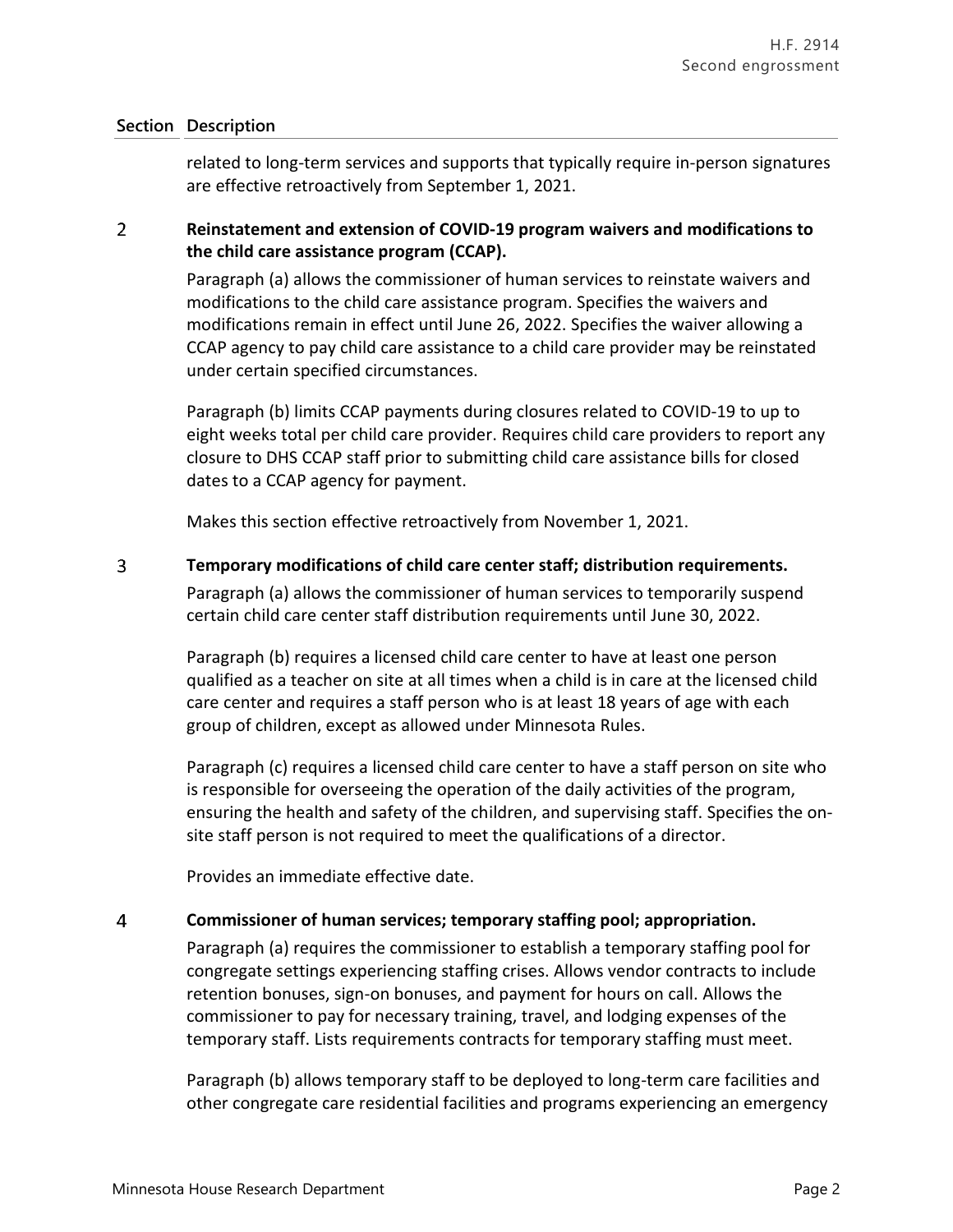staffing crisis on or after the effective date of this section. Requires temporary staff to be provided at no cost to the facility or program receiving the temporary staff.

Paragraph (c) specifies that members of the temporary staffing pool under this section are not state employees.

Paragraph (d) requires the commissioner to coordinate the activities under this section with any other impacted state agencies, to appropriately prioritize locations to deploy contracted temporary staff.

Paragraph (e) requires the commissioner to give priority for deploying staff to facilities and programs with the most significant staffing crises and where, but for assistance, residents would be at significant risk of injury due to the need to transfer to another facility or a hospital for adequately staffed care.

Paragraph (f) allows a facility or program to seek onetime assistance per setting from the temporary staffing pool only after the facility or program has used all resources available to obtain temporary staff but is unable to meet its staffing needs. Allows a facility or program to apply for temporary staff for up to 21 days. Requires applicants to submit a proposed plan for ensuring resident safety at the end of that time period.

Paragraph (g) lists the facilities and programs eligible to obtain temporary staff from the temporary staffing pool.

Paragraph (h) allows the commissioner to: (1) allocate funding to maintain, extend, or renew contracts for temporary staffing entered into on or after September 1, 2020; (2) allocate funding to enter into new contracts with eligible entities and for the costs needed for temporary staff deployed in the temporary staffing pool; and (3) use up to 6.5 percent of this funding for administration of this program.

Paragraph (i) requires the commissioner to seek all allowable FEMA reimbursement for the costs of this activity.

Provides an immediate effective date.

#### 5 **Commissioner of health; temporary emergency authority.**

Grants the commissioner of health temporary emergency authority to waive certain requirements in state statutes and rules that apply to hospitals, nursing homes, and funeral establishments and morticians.

**Subd. 1. Temporary emergency authority granted.** Grants the commissioner of health temporary emergency authority to grant individual or blanket waivers of state statutes and rules.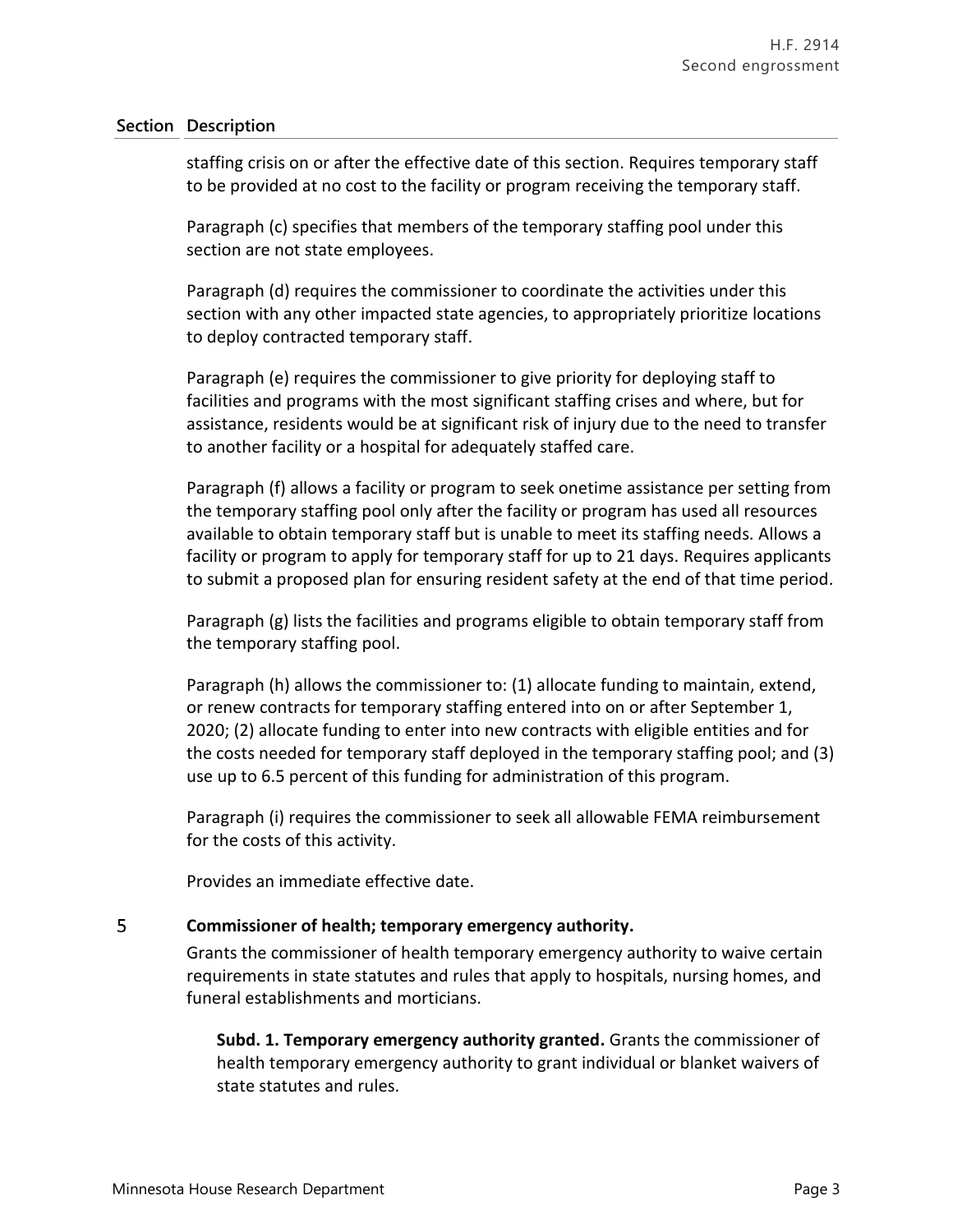**Subd. 2. Individual or blanket waivers permitted.** Allows the commissioner to grant temporary individual or blanket waivers of state statutes and rules governing the hospital construction moratorium or hospital bed capacity; the nursing home bed moratorium, bed capacity, use of layaway and nonlayaway beds, and notice requirements for transfers and discharges; licensing fees for hospitals and nursing homes; and funeral establishment and mortician requirements for holding decedents pending final disposition and standards for the use of unlicensed staff.

**Subd. 3. Notice.** Within 48 hours after a waiver issued under this section goes into effect, requires the commissioner to provide written notice of the waiver to the appropriate ombudsman and to the chairs and ranking minority members of the legislative committees with jurisdiction over the Health Department, and to post the waiver and a description of the waiver on the Department of Health website.

**Subd. 4. Expiration of waivers.** Makes a waiver granted under this section expire June 30, 2022. States that this subdivision does not apply to nursing home transfer and discharge waivers if necessary federal approval is not obtained before June 30, 2022.

This section is effective the day following final enactment.

6 **Temporary practice by health care professionals from other states and territories.**

> For 60 days after enactment of this section, authorizes health care professionals credentialed in another state or territory in a profession regulated in Minnesota by the Board of Nursing or Board of Medical Practice, to provide health care services in Minnesota without obtaining a Minnesota license.

**Subd. 1. Definitions.** Defines terms for this section: credential, health care employer, out-of-state health care professional or out-of-state professional, and telehealth.

**Subd. 2. Practice in Minnesota by out-of-state health care professionals.**

Authorizes a health care professional credentialed in another state or territory in a profession regulated by the Board of Medical Practice or Board of Nursing, to provide health care services in Minnesota without being licensed by the Board of Medical Practice or Board of Nursing. Before providing health care services in Minnesota, requires the out-of-state professional to be hired by or under contract with a Minnesota health care employer or with another entity to provide health care services; and requires the health care employer to verify that the out-of-state professional holds an active, unrestricted, relevant credential from another state or territory. Authorizes an out-of-state professional to only provide health care services in person and not via telehealth. Prohibits a health